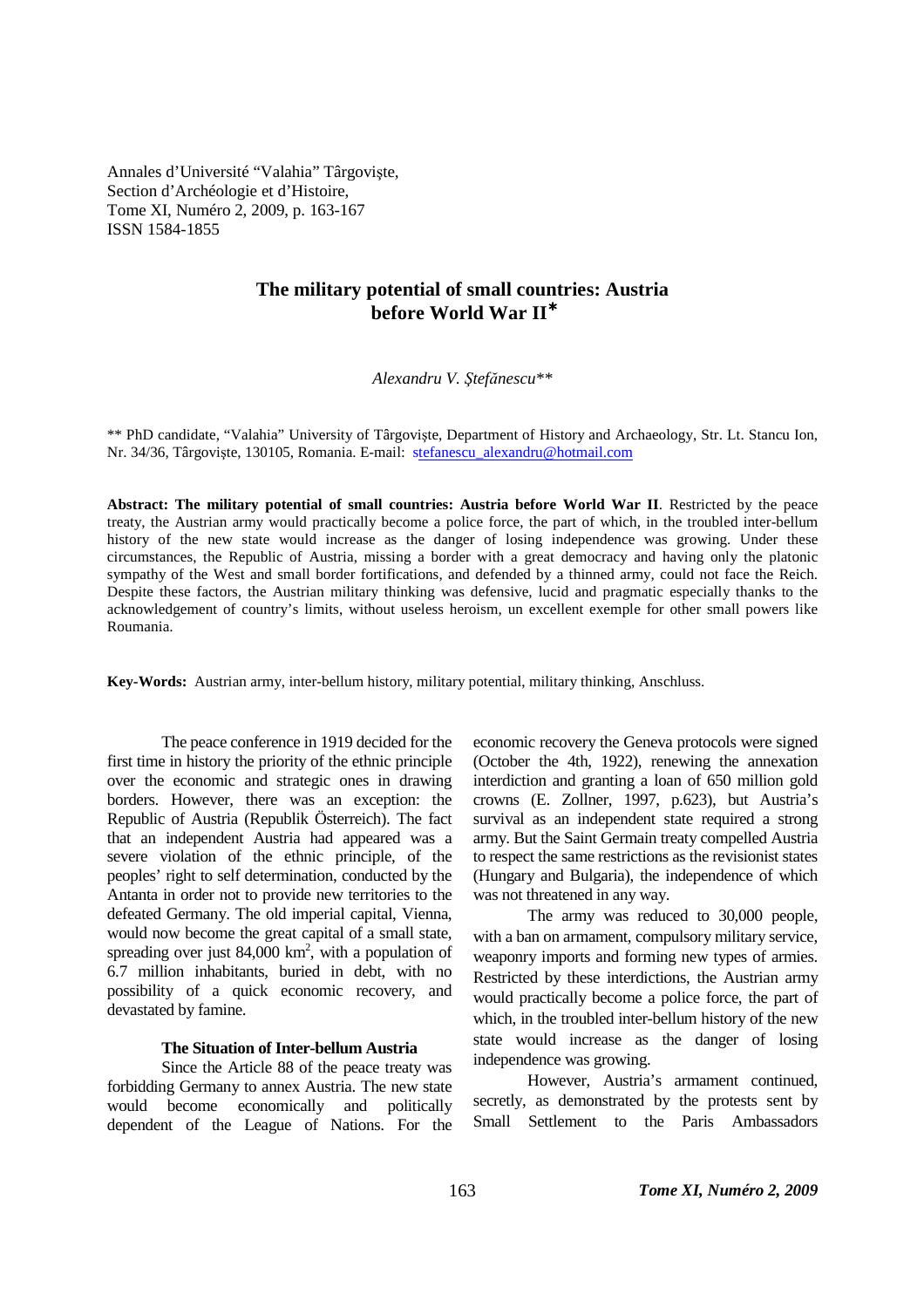Conference in 1923 and to the British and French governments in 1927 and 1933.

 Also, Hungary's secret armament was done with weapons secretly sent by Italy through Austria, which would create an international scandal known as "The Hirtenberg Affair". After very energetic interventions from the West and the Small Settlement, the Austrian government promised to return the weapons (E. Zollner, 1997). Still, according to some French sources in January 1933 alone, 40 wagons were sent to Hungary, filled with weaponry and ammunition, and other 7 were Austria's part for mediating the deal. Some French newspapers claimed that, through Austria, 195,000 tons of suffocating gas and dozens of aircrafts were transported to Italy (M. Vanku, 1979).

 These political crises have deeply affected the internal and external situation of Austria, putting the small state on the list of potential trespassers, according to the plans elaborated by the headquarters of the Small Settlement, without strengthening its military force in any way.

 The political life of the state was troubled repeatedly by the confrontations between the "selfdefense formations"of the parties or of the organizations close to them, confrontations which often ended with loss of human lives. These paramilitary formations outnumbered the federal army, an army which minister Carl Vaugoin was hoping would bring back to life the old ways (E. Zollner, 1997, p.625). Among the paramilitary formations, the most active ones would prove to be those of the right wing: "Heimwehren" ("The Home *Defense*"), "Vaterländischer Schutzbund" ("The League for Homeland Defense") and *.Deutschewehr*" ("*The German Defense*").

 Their actions would bring a crisis upon the Austrian democracy, would have extremely severe consequences for the internal situation of the state and, eventually, for the external one. We remind the 1927 crisis, the attempted coup of the commander of the *"Heimwehren*" in Stiria in 1931 and the nationalsocialist coup in July 1934, prepared by Germany, when federal chancellor Engelbert Dollfuß was killed, all defeated with the help of the army, after hard battles, where local defense leagues participated.

 The death of chancellor Dollfuß (on July the 25th 1934) in the fight against national-socialism was a terrible loss for inter-bellum Austria. Ever since 1932, when he had taken over the reins of the Government, Dollfuß had fought a successful fight for the awakening of the Austrian state awareness (E. Zollner, 1997), considering the increased aggressiveness of Nazi Germany. Former Education minister, Kurt von Schuschnigg, would take over the Government, and in 1935 would take on reorganizing the army.

### **The Austrian Defense System**

 Till mid 1935, the Austrian army was made of 6 mixed brigades, mostly infantry, but also cavalry, rather poorly armed, and more experienced in policelike actions than in battlefields. Due to the situation created by the national-socialists coup in July 1934, when an Anglo-French diplomatic intervention was needed, but especially Italy's energetic action (who's troops, deployed in Brenner were getting ready for an intervention on Austrian territory), the Anglo-French-Italian conference in Stressa (April 1935) reconfirmed the guarantees on Austria's independence, approving for the clauses imposed to the defeated countries regarding armament to be revised\*. Thus, on Italy's request, England and France agreed, in principle, that Austria, Hungary and Bulgaria become armed.

 Under these circumstances, on June the 1st 1935, the 6 mixed brigades, become, after the army expansion, 7 infantry divisions plus an infantry brigade. Later, in 1936, a fast division was also created. The infantry divisions differed, as far as their force and components were concerned. They usually had 2-3 infantry regiments, 1 light artillery regiment and one anti-tank battalion, hunters (jäger), pioneers (engineers) and telegraph. Some divisions also had motorized battalions (H. Mangenheimer, 1978).

 The Fast Division, created in 1936, is an original product of the military thinking in Central-Western Europe. We find it in Austria, but also in Germany, Italy and Czechoslovakia, as these countries were developing their armored forces. This type of division, bringing together armored units, but also cavalry troops, was, in the military thinking, an element of slow transition from the cavalry battle towards modern, motorized battles, using armored units. The new element reflects, perhaps better than any other, the link between antebellum and postbellum military thinking, demonstrating the reminiscence of the first thinking by keeping the cavalry as an active element in the inter-bellum army, but also accepting modern ideas by including the armored units. This hybrid was explained by its creators as a combination of the impact force of the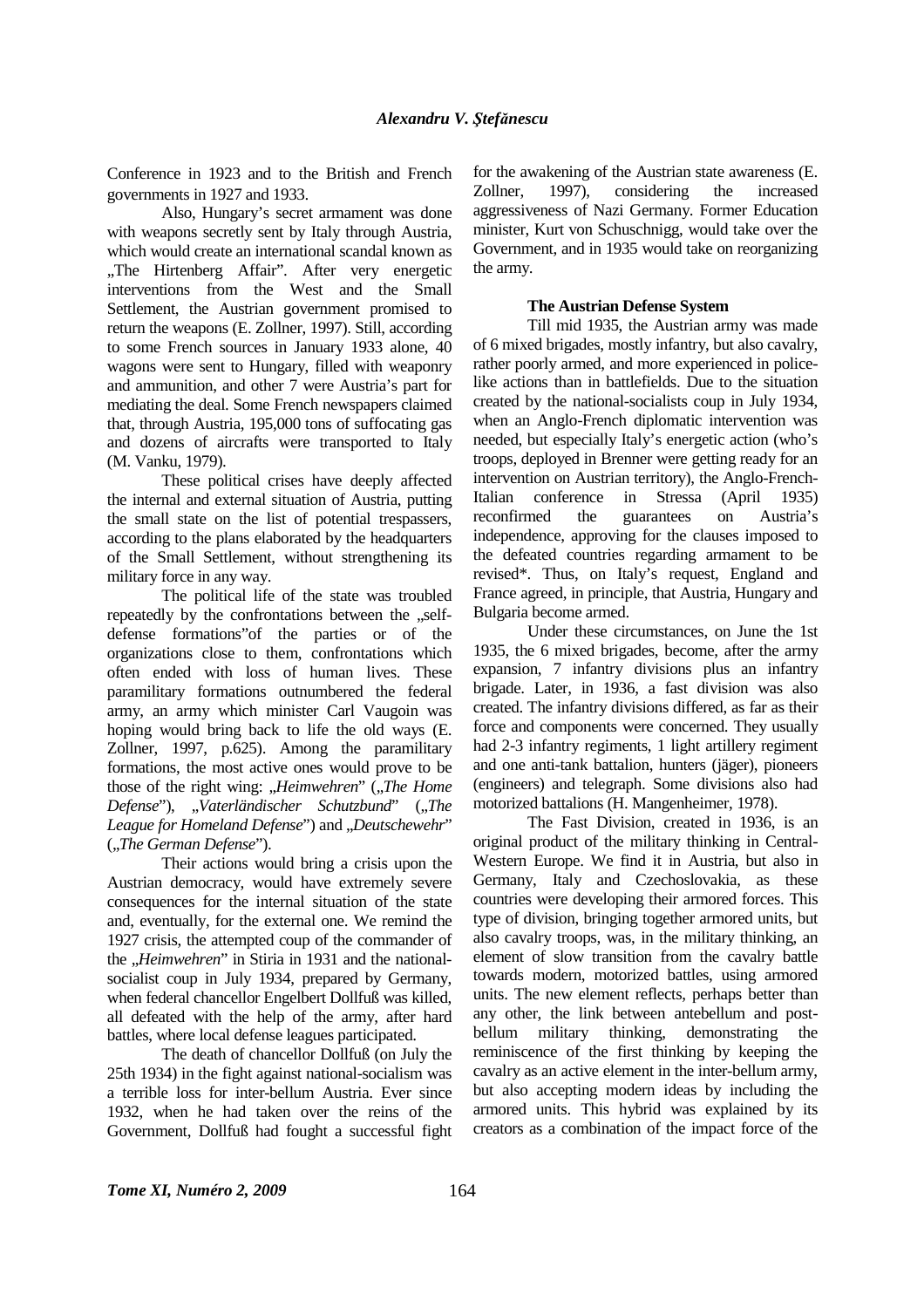### *The military potential of small countries: Austria before World War II*

armored units and the mobility that cavalry had on any type of field. The Second World War would prove the combination to be completely inefficient. In the Austrian army, the Fast Division would bring together all the armored units and most cavalry troops, being the most mobile unit of the federal army. Its structure: 2 cavalry regiments (dragons), 4 motorized battalions, 1 light artillery regiment, a medium tanks company (12 ADGZ tanks) and 4 light tanks companies (72 CV-33 Italian tanks and 35 small tanks). The penetration force of this unit was rather low, but as a backup unit in a defensive battle, it could have quickly covered the possible gaps caused by the enemy.

 The new structure of the army did not reduce its part in providing internal order, and as proof stands the fact that its strongest units, the 1st and 2nd Infantry divisions and the Fast Division were settled in Vienna, and the other units in various important centers (3rd division in Sankt Polten, 4th Division in Linz, 5th Division in Graz, 7th Division in Klagenfurt, 6th Division in Innsbrück, 8th Brigade in Salzburg).

 In spite of its new structure, the Austrian army would remain limited, regarding its force and technical endowment, due to the poor economic state of the country. Austria had recovered economically thanks to huge loans contracted in the West and at the League of Nations. The most affected sectors were, obviously, the ones based on technical endowment. The aviation, the expansion of which was due to begin in 1938, depended on the deliveries from Germany and Italy. In March 1938, the Austrian air force only had 2 aviation regiments: the 1st Regiment with 3 hunting escadrille (a total of 36 Fiat C32 bis planes) and 2 escadrilles with older Italian aircrafts (Romeo Ro-37) and 2nd Regiment also with 3 hunting escadrilles (36 Fiat C32 bis) and 2 bombardment escadrilles (5 Caproni, 2 Junkers Ju-52 and 1 Ju-86), and also the 3 training escadrilles (with Fiat CR 20/30). The aviation also had a radio transmissions company, and the only parts and repairs workshop was at Graz (E. Steinbock, 1988, p. 163-164**).**

 The antiaircraft defense, the importance of which was already affirmed by the inter-bellum thinking for the upcoming war, was even more poorly endowed than the air forces. At the beginning of 1938 there were: a heavy battery (with 80 mm cannons) 2 medium sides (each with 3 40 mm batteries), a 20 mm light cannons company, an anti-aircraft machine

guns company and a radio transmissions company. The entire force of the Austrian anti-aircraft could have defended, at the most, a city the size of Innsbruck or a rather small piece of land, but it certainly couldn't have defended the capital.

 In a defensive, the action of the fleet on the Danube would have been an important support, but it was small, as far as both number and fire power went. Austria had a 60 tons patrol ship from the late Imperial Danube Fleet, named *Birago* and armed with a 7.5 mm cannon and a series of light pieces. The 4 *Flöcheboote* and 2 tug boats were also part of the former fleet. Other than these, there also were newer ships: 8 motorized barges, 6 tug boats, 2 armed vessels and 8 assault vessels (in production). The Austrian supreme commander was thinking clearly, and had no illusions regarding the force of his army and its endurance capacity. An advantage for the defensive army was the landscape of the respective country. Austria was a country with numerous mountains and lots of water, both being extremely important in combat. The defense, even with a weak army such as the Austrian one, was in advantage under these circumstances, and the defense plan drawn by the Austrian Headquarters took that into account.

 Even more important than the high landscape was Italy's support. Neighboring Italy was one of the great successes of the Schober government. Since 1929, Italy would remain Austria's ally, supporting its armament, first secretly, then officially, in the Stressa Conference in 1935. Most of the weaponry of the Austrian army was Italian, and Austria kept on importing, as much as possible, fighting technique from Italy. Italy's influence over Austria strengthened in the meantime, finding its expression in the "Roman Protocols" of March the 14th 1934. Other than economic matters, the treaty also provided for mutual consultation on foreign policy issues, and, secretly, were added military agreements providing for an intervention from Italy in the case of movements from inside Austria (E. Zollner, 1997) and even an Austrian intervention in the case of an Italian-Yugoslavian conflict. Although Italy was not yet loved among the Austrians, the collaboration would strengthen Austria's position against the German Reich. In 1938, the situation had changed, but Italy had remained the main piece in Austria's defensive plan.

 Since the Danube could not be, due to its geographic position (parallel to the Austrian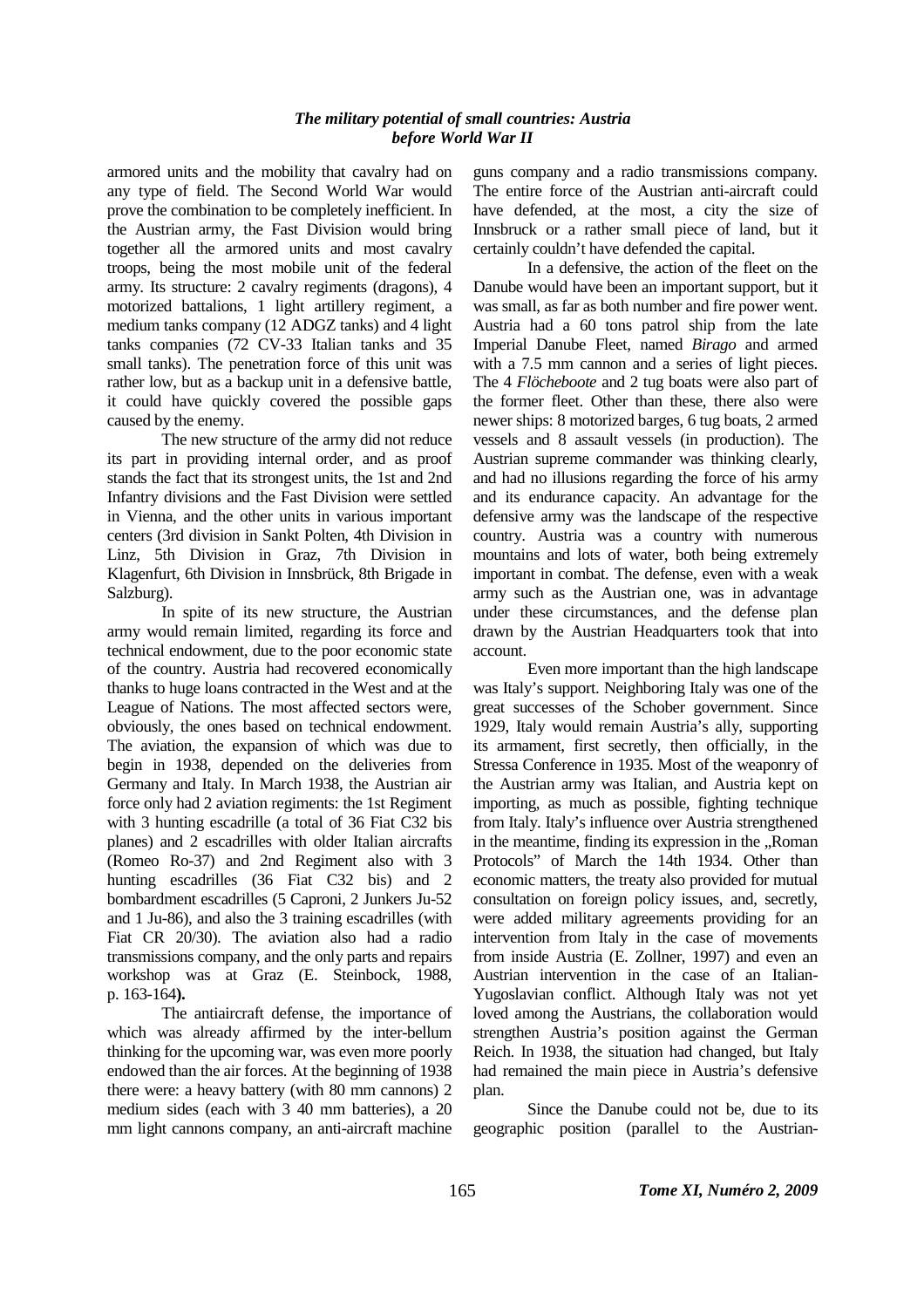Czechoslovakian border, and not to the Austrian-German one) a natural barrier in the case of an attack from the Reich, they chose to organize the main defensive line on one of Danube's affluent, Enns (Traun). Behind this river, assuming battle positions were infantry divisions 2, 1, 3 and 5, which formed the Western Army, its main part being to defend the road to the capital. Please find the position of the Austrian forces in the map enclosed in the subchapter dedicated to Czechoslovakia.

 The Austrian commanders were aware of the fact that a future German attack would have been planned as a surprise, with motorized forces, so that the Western Army wouldn't have the tome to assume the defensive positions. In order to prevent this from happening, the 4th Infantry Division (which, besides 2 Infantry Regiments, also had a rangers/mountain hunters regiment , *Alpenjäger*"), was based in Linz, close to the German order, and was able to quickly assume defensive positions at the border. Its endurance to annihilation (which was provided for by the Austrian Headquarters) would give the Western Army enough time to assume its positions on the Enns. Once the enemy would have been in the perimeter closed by the rivers Salzach, Enns and the Danube, they could have been attacked by the 8th Infantry Brigade, defending the Salzach River. The core reserve of the Western Army was the Fast Division. In Tirol, the 6th Infantry Division was supposed to avoid a confrontation with the enemy, saving its forces while waiting for the Italian help (The Pad Army with 3 fast divisions and 2 motorized infantry divisions). The existence of this division was vital for the very existence of the Austrian state, its task being to show that the Austrian army had not been destroyed, it can continue to fight and, therefore, there is a point to the Italian help. The connection between this division and the Western Army was made by the 7th infantry division, deployed at the Luegg. After the battle on Enns would begin, the 7th infantry Division was supposed to attack the enemy from the side. For the defense of Vienna, several units were deployed. In March 1938 the capital hosted 1 Guard Battalion, as infantry, 1 engineering battalion (which would fortify the capital), 1 telegraphic transmissions battalion and several smaller units.

 Some conclusions can be drawn from this plan:

- The outstanding lucidity of the Austrian Headquarters, with no illusions regarding the endurance capacity of their own forces;

- The decisive part played by the Italian military help in the defense of Austria's independence;

- Keeping troops out of heat of the battle in order to justify the Italian help;

- Keeping a well organized defensive frontline in order to defend the capital, rather than withdraw in the mountains for a guerilla or resistance war in a high land. Austria had a wide mountain landscape, which would have allowed for the defeated troops to retire in order to resist as much as possible (even Hitler himself was planning in 1945 an *"alpine citadel*" on Austrian territory, where the Germans would fight till their last breath (E. Zollner, 1997). For the Austrians, the situation was a lot more complicated. Would the army have fought with such determination against the Germans? The Austrians were Germans, too, even better German than the Prussians who had been "shallowly Germanized" (E. Zollner, 1997, p.642), according to their belief

- Neither Dollfuß nor Schuschnigg ever proclaimed a contradiction between the Austrian and the German specific. The successes of the third Reich strongly echoed in Austria, the Reich obtaining its international rights equity, and the venerable imperial idea would once again surface.

 Annexing Austria to Germany meant living inside a great power respected and feared by the neighbors, who saw Austria as a potential transgressor, even in 1938.

 It is proven by a strategy of the Small Settlement in the case of a general conflict in 1938. Both scenarios assumed Austria had attacked either Czechoslovakia (1st hypothesis) or Yugoslavia (2nd hypothesis) (M. Vanku, 1979).

 With Italy getting closer to Germany and the creation of the Rome-Berlin Axis in 1936, Austria would lose its main ally. Mussolini did not approve of the idea of annexing Austria to Germany, but he couldn't make a military move on his ally either (L. Jedlika, 1975).

 Under these circumstances, the Republic of Austria, missing a border with a great democracy and having only the platonic sympathy of the West and small border fortifications, and defended by a thinned army, could not face the Reich.

 The interests of others countries in the *Anschluss* can be added here. England, through its Berlin Ambassador, Neville Henderson, and the deputy of foreign affairs minister lord Halifax, reaffirmed his favorable position towards changes in Central Europe, referring to Austria (E. Zollner,